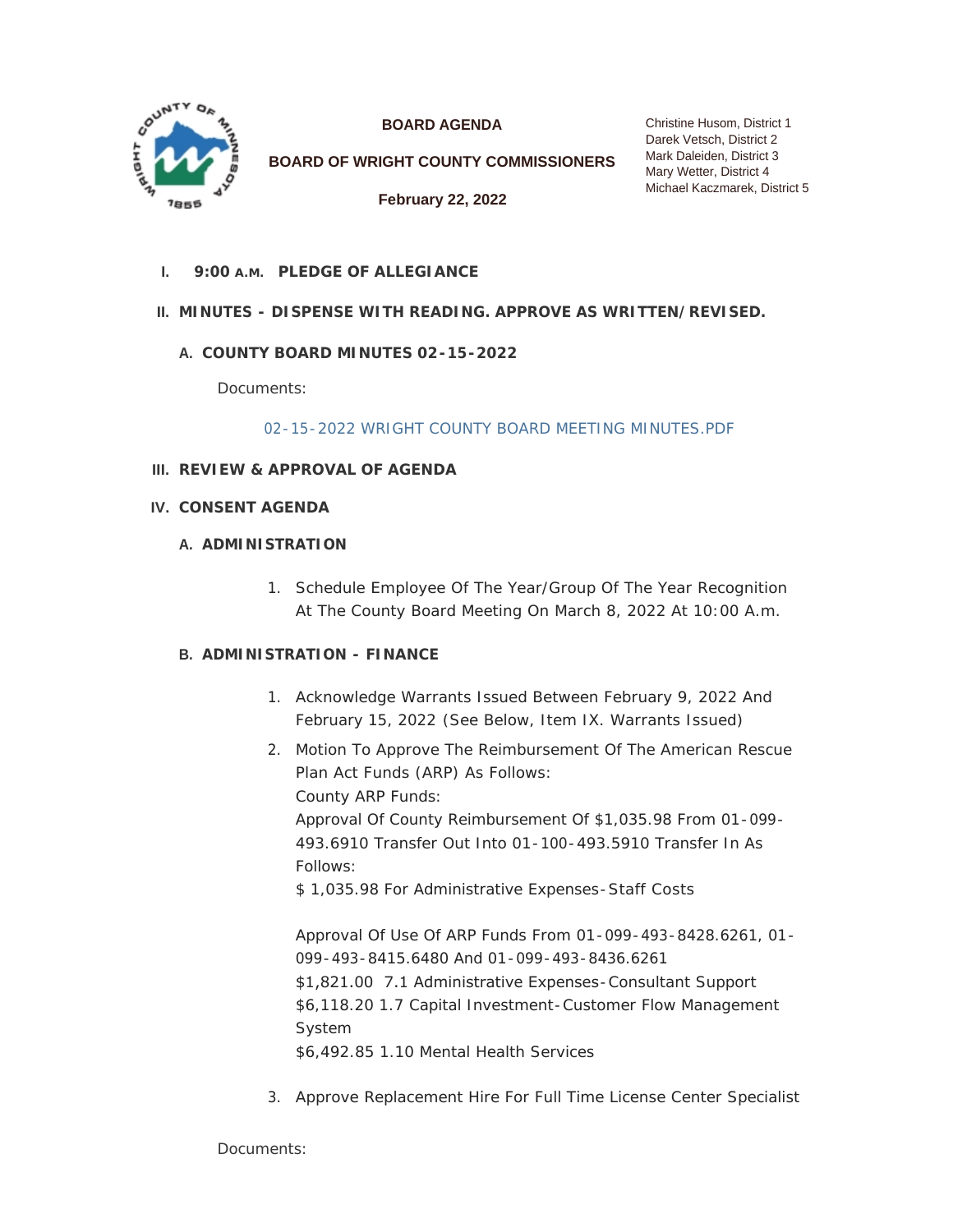#### [AGENDA 02-22 CONSENT - RBA WARRANTS ISSUED.PDF](https://www.co.wright.mn.us/AgendaCenter/ViewFile/Item/10388?fileID=22232) [RFBA - ARP FUNDS.PDF](https://www.co.wright.mn.us/AgendaCenter/ViewFile/Item/10388?fileID=22238) [RFBA - LC SPECIALIST.PDF](https://www.co.wright.mn.us/AgendaCenter/ViewFile/Item/10388?fileID=22239)

### **ATTORNEY C.**

1. Request Approval To Replace A Legal Administrative Assistant

Documents:

#### [FEBRUARY 22, 2022.PDF](https://www.co.wright.mn.us/AgendaCenter/ViewFile/Item/10392?fileID=22237)

### **HIGHWAY D.**

- 1. Request To Fill Vacant Highway Sign Tech/Maintenance Worker Hybrid Position. We Have A Vacancy To Fill Due To An Internal Transfer (Sign/Maintenance Hybrid Worker To Maintenance Worker) That Will Take Effect On Monday, February 14, 2022
- 2. The Highway Department Is Requesting Authorization For The County Administrator And County Engineer To Sign An Agreement With Xcel Energy For Relocation Of Their Transmission Line Facilities. An Xcel Energy Transmission Line Is Being Impacted By The County Highway 37 Reconstruction Project And A Structure, Transmission Line And Anchors Will Need To Be Relocated. The Agreement Estimates The Cost Of The Relocation At \$54,000

## Documents:

[BAR - REQUEST TO FILL VACANT HIGHWAY SIGN MAINTENANCE](https://www.co.wright.mn.us/AgendaCenter/ViewFile/Item/10384?fileID=22226)  HYBRID POSITION - CONSENT.PDF [BAR - XCEL ENERGY AGREEMENT TO RELOCATE TRANSMISSION LINE](https://www.co.wright.mn.us/AgendaCenter/ViewFile/Item/10384?fileID=22227)  FACILITIES - CONSENT.PDF [XCEL ENERGY RELOCATION AGREEMENT.PDF](https://www.co.wright.mn.us/AgendaCenter/ViewFile/Item/10384?fileID=22228)

#### **TIMED AGENDA ITEMS V.**

#### **SEAN DERINGER, SHERIFF'S OFFICE A. 9:02 A.M.**

1. Sheriff Deringer Would Like To Recognize Captain Annette Habisch-Peterson On Her Upcoming Retirement At The End Of February

Documents:

#### [RFBA 02-22-2022.PDF](https://www.co.wright.mn.us/AgendaCenter/ViewFile/Item/10385?fileID=22229)

#### **B.** 9:07 A.M. LINDSEY MEYER, ADMINISTRATION - FINANCE

1. Approve Amendment To Agreement Between Wright County And Tyler Technologies Originally Dated 4/7/2020 For The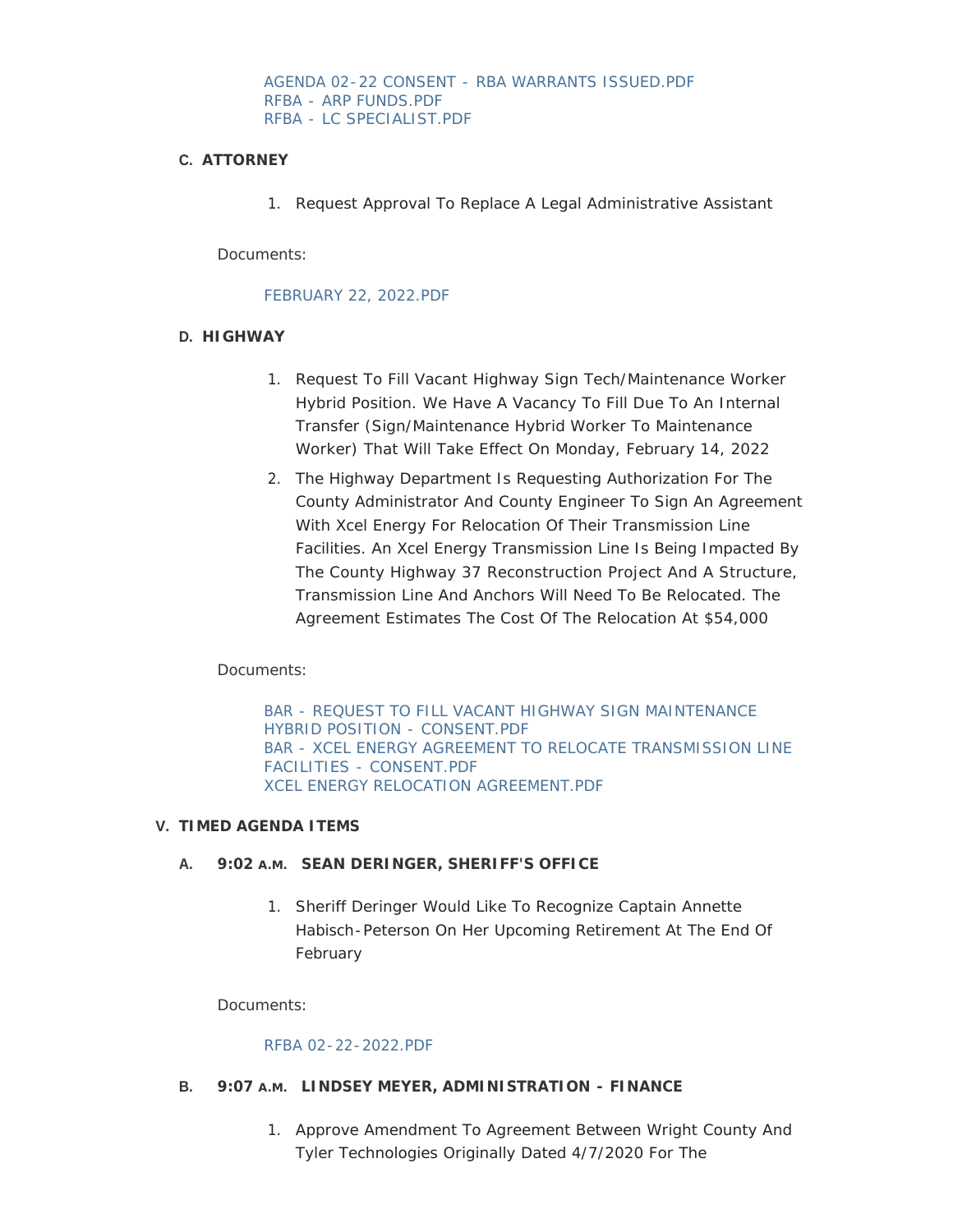Documents:

[AGENDA 2-22 TIMED - RBA TYLER TECHNOLOGIES AMENDMENT.PDF](https://www.co.wright.mn.us/AgendaCenter/ViewFile/Item/10391?fileID=22235) [AGENDA 2-22 TIMED - WRIGHT COUNTY MN TAX AMEND](https://www.co.wright.mn.us/AgendaCenter/ViewFile/Item/10391?fileID=22236)  02092022.PDF

### **C.** 9:09 A.M. MARC MATTICE, PARKS & RECREATION

1. Request To Set Date And Time For A Public Hearing Related To Two Outdoor Recreation Grant Applications

Documents:

### [2\\_22\\_2022 CB RFBA PARKS AND REC GRANT HEARINGS.PDF](https://www.co.wright.mn.us/AgendaCenter/ViewFile/Item/10386?fileID=22230)

## **VIRGIL HAWKINS, HIGHWAY DEPARTMENT D. 9:14 A.M.**

1. Approve The 2022 Maintenance Agreements For Seven (7) Cities: Elk River, Monticello, Montrose, Waverly, Howard Lake, Maple Lake, And Delano. The Maintenance Agreements With These Cities Specify The Terms Of The County Reimbursement To Each City For Maintenance Services Provided By The Cities On Our Highway System

Documents:

[BAR - APPROVE CITIES MAINTENANCE AGREEMENTS.PDF](https://www.co.wright.mn.us/AgendaCenter/ViewFile/Item/10383?fileID=22218) [CITY OF DELANO.PDF](https://www.co.wright.mn.us/AgendaCenter/ViewFile/Item/10383?fileID=22219) [CITY OF ELK RIVER.PDF](https://www.co.wright.mn.us/AgendaCenter/ViewFile/Item/10383?fileID=22220) [CITY OF HOWARD LAKE.PDF](https://www.co.wright.mn.us/AgendaCenter/ViewFile/Item/10383?fileID=22221) [CITY OF MAPLE LAKE.PDF](https://www.co.wright.mn.us/AgendaCenter/ViewFile/Item/10383?fileID=22222) [CITY OF MONTICELLO.PDF](https://www.co.wright.mn.us/AgendaCenter/ViewFile/Item/10383?fileID=22223) [CITY OF MONTROSE.PDF](https://www.co.wright.mn.us/AgendaCenter/ViewFile/Item/10383?fileID=22224) [CITY OF WAVERLY.PDF](https://www.co.wright.mn.us/AgendaCenter/ViewFile/Item/10383?fileID=22225)

## **ITEMS FOR CONSIDERATION VI.**

## **A. ADMINISTRATION**

- 1. Energy Transition Advisory Committee Appointment
- 2. Schedule A Committee Of The Whole Meeting To Review CIP Process Updates And Recommended 2022 CIP Projects
- 3. Schedule A Broadband Committee Meeting. Suggested Dates: Week Of March 21 Or Week Of March 28
- 4. Schedule A Closed Session Committee Of The Whole Meeting To Discuss The County Administrator's Performance, Minn. Stat. 13D.05 Subd. 3